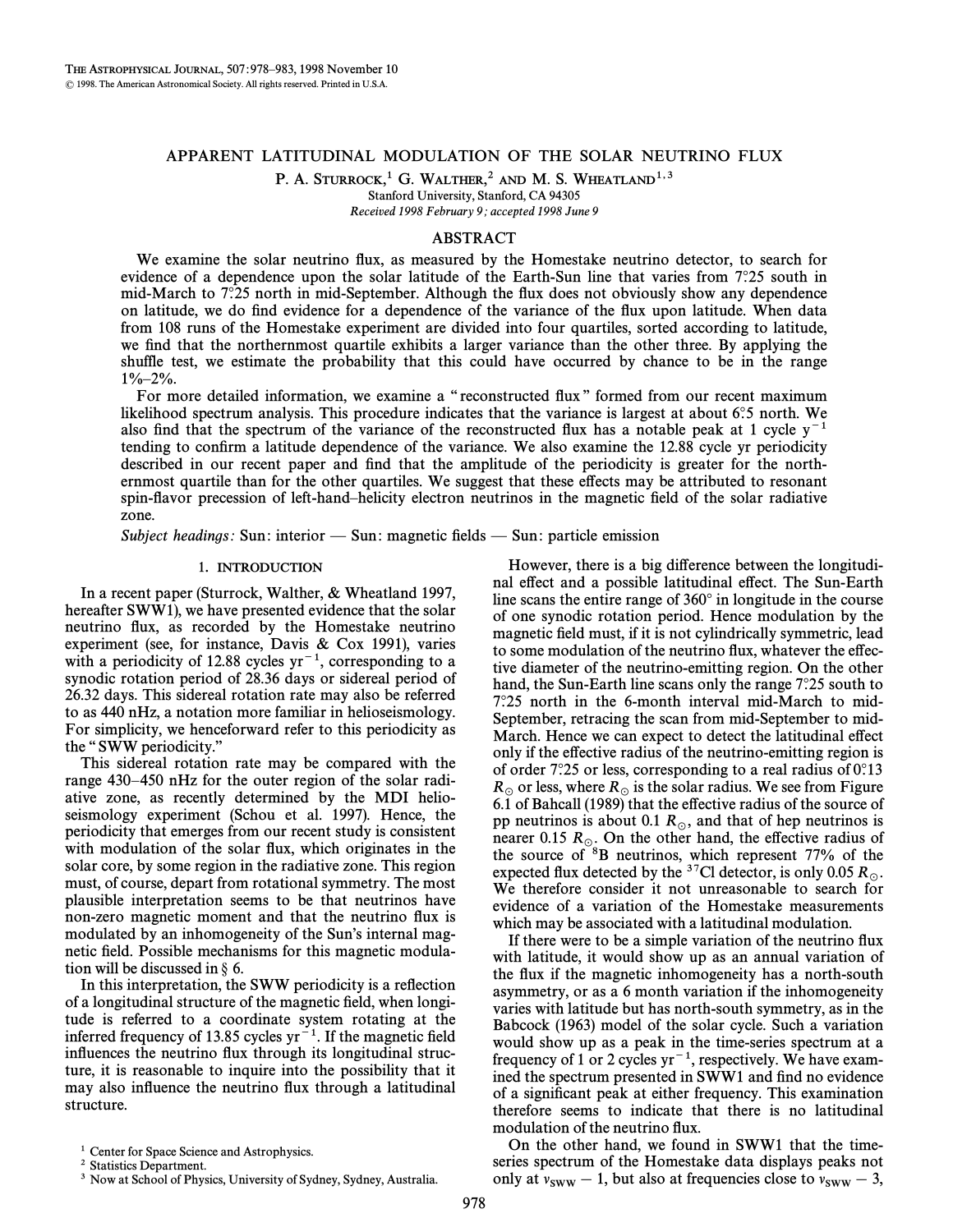$v_{\text{SWW}} - 2$ ,  $v_{\text{SWW}}$ , and  $v_{\text{SWW}} + 1$ . It appears from these results that the basic rotational modulation (reduced as usual by 1) that the basic rotational modulation (reduced as usual by 1 cycle yr<sup>-1</sup>) due to Earth's rotation around the Sun) is being modulated by a process related to the annual cycle. The fact that we see sidebands displaced from  $v_{\text{SWW}} - 1$  by both 1 and 2 cycles  $yr^{-1}$  is suggestive of modulation by a latitudiand 2 cycles  $yr^{-1}$  is suggestive of modulation by a latitudinal structure that is neither strictly symmetric nor strictly antisymmetric about the solar equator. This suggests that the rotational modulation of the neutrino Ñux varies with latitude.

If the rotational modulation varies with latitude, this effect may show up as a dependence of the neutrino flux variance with latitude. In  $\S 2$  of this article, we search for such an effect by comparing the variances of the flux measurements for four latitude quartiles, formed by ordering runs according to their mean-time latitude. We find that the northernmost quartile has the largest variance and that this departure from average appears to be significant at the 2% significance level.

In  $\S$  3, we examine the variance of the flux as a function of latitude. We find that the latitude profiles obtained from the March-to-September scan and from the September-to-March scan are quite similar. Both indicate that the biggest contribution to the variance comes from a latitude band nearest to the northernmost limit.

In  $\S$  4, we examine the spectrum of the variance to look for evidence of a peak at either 1 or 2 cycles  $yr^{-1}$ . We may take advantage of the maximum likelihood spectrum analysis of SWW1 by extracting from that analysis the amplitude and phase of each frequency component. We then regard this procedure as providing an estimate of the Fourier transform of the flux and invert that function to obtain a "reconstructed flux." We may then examine the spectrum of the variance of the reconstructed flux. We find that, apart from a peak at zero frequency, the largest peak in the range  $0-20$  cycles yr<sup>-1</sup> is that of 1 cycle yr<sup>-1</sup>. We estimate the probability of obtaining this result by chance to be less than 1%.

In  $\S$  5, we examine the reconstructed flux as a function of phase with respect to the SWW periodicity for each of four latitude bins. We find that the four waveforms are similar, but the waveform of the northernmost bin has the biggest amplitude and accounts for about one half of the total waveform. Physical processes that might lead to the results of this analysis are discussed briefly in  $\S$  6.

#### 2. NORTH-SOUTH VARIANCE ANALYSIS

Cleveland of the Homestake team has developed a code that can be used both to simulate the Homestake experiment and to analyze either data acquired by the actual experiment or data generated by simulations (B. Cleveland 1996, private communication). He has generously provided us with a copy of this code. In addition, Lande has generously provided us with the results of their complete renalysis of the Homestake data (K. Lande 1996, private communication): these results comprise the production rate  $g_i$  and also  $f_i$  and  $h_i$ , the lower and upper 68% confidence<br>limits respectively all measured in <sup>37</sup>Ar atoms per day limits, respectively, all measured in  $37$ Ar atoms per day.

We have used this code to generate 1000 simulations of the actual sequence of 108 runs, based on an assumed constant Ar production rate of 0.475 atoms per day, the value obtained by the Homesake team by their maximum likelihood analysis of the actual sequence of 108 runs. This code begins by simulating (for a given flux of neutrinos) the Poisson process that governs the creation of radioactive Ar atoms due to the conversion of Cl atoms. The code then simulates the known background radiation and also the Poisson process of the decay of the Ar atoms, so producing a series of times at which detection events would be registered in the counter following the Ar extraction operation. The simulations generated by this code mimic the real experiment as accurately as possible: the exposure time, the experimental efficiencies of extracting and counting, the length of counting, the counter resolution, and the background radiation in the counter, have all been chosen to be identical to those of each real run.

For each run of each simulation, the series of beta-decay detection times was then analyzed with exactly the same maximum likelihood program that had been used to determine the production rate and the confidence limits for each run in the Homestake experiment. Each simulation ( $\alpha = 1$ ,

..., 1000) therefore yields 108 estimates  $g_{i, ss}$   $(i = 1, ..., 108)$  of the production rate  $g_i$ , and also of  $f_i$  and  $h_i$ , the lower and unner 68% confidence limits all measured in <sup>37</sup>Ar atoms of the production rate  $y_i$ ; and also  $\sigma_j$  and  $n_i$ ; the lower and upper 68% confidence limits, all measured in  $3^7$ Ar atoms per day. We found that, for each run, the 1000 estimates of the production rate may be fitted approximately (but only approximately) to a Gaussian distribution. Hence, for each run, we could determine from the simulations a standard deviation  $\sigma_{i,s}$ . The departure from a Gaussian form is not  $\alpha$  crucial for the analysis in this section.

In SWW1, we formed the  $\chi^2$  statistic from the experimental data

$$
\Gamma_e = \sum_i \left( \frac{g_i - \bar{g}}{\sigma_{i,s}} \right)^2, \qquad (2.1)
$$

where  $\bar{g}$  is chosen to minimize this statistic. We then compared the resulting value with the corresponding values obtained from the simulations. We considered three choices of the quantity  $\sigma_i$ : one taken from the simulations, and two taken from combinations of f<sub>i</sub> and  $h_i$ , following earlier sug-<br>restions by Bahcall Field & Press (1987) and by Bieber et diken from comomations of  $j_i$  and  $n_i$ , following earlier suggestions by Bahcall, Field, & Press (1987) and by Bieber et al. (1990). There is little correspondence between these three estimates, and it is certainly not clear why any one should be preferred to the other two. For this reason, we will here and subsequently consider the variance:

$$
v = \langle (g_i - \bar{g})^2 \rangle \,, \tag{2.2}
$$

where  $\bar{g}$  is chosen to minimize the statistic.

The heliographic latitude b of the Earth-Sun line is given by

$$
b = b_{\text{max}} \cos [2\pi(\varphi_{y} - 0.688)], \qquad (2.3)
$$

where  $\sigma_y$  is the phase of the year (0 to 1) and  $b_{\text{max}} = 7^{\circ}15'$ .<br>We have divided the runs into four "latitudinal quartiles" We have divided the runs into four "latitudinal quartiles" by ordering the runs according to the latitude  $b_m$  of the Earth-Sun line at the "mean time" of the run, and then dividing that set into four groups (1, 2, 3, 4) of 27 runs each, such that quartile 1 is the southernmost and quartile 4 is the northernmost. We denote the resulting values of v by  $v_1$  to  $v_4$ , for which we obtain the values of 0.073, 0.102, 0.082, and  $v_4$ , for which we obtain the values of 0.073, 0.102, 0.082, and 0.161, respectively.

We assess the significance of this result, that one quartile has a much larger variance than the others, by using the " shuffle test" that was used by Bahcall  $&$  Press (1991) in their analysis of the Homestake data, and that we used also in SWW1. The procedure is to form many "pseudosequences " by permuting the order of the runs (retaining for each run the duration, the "dead time" if any up to the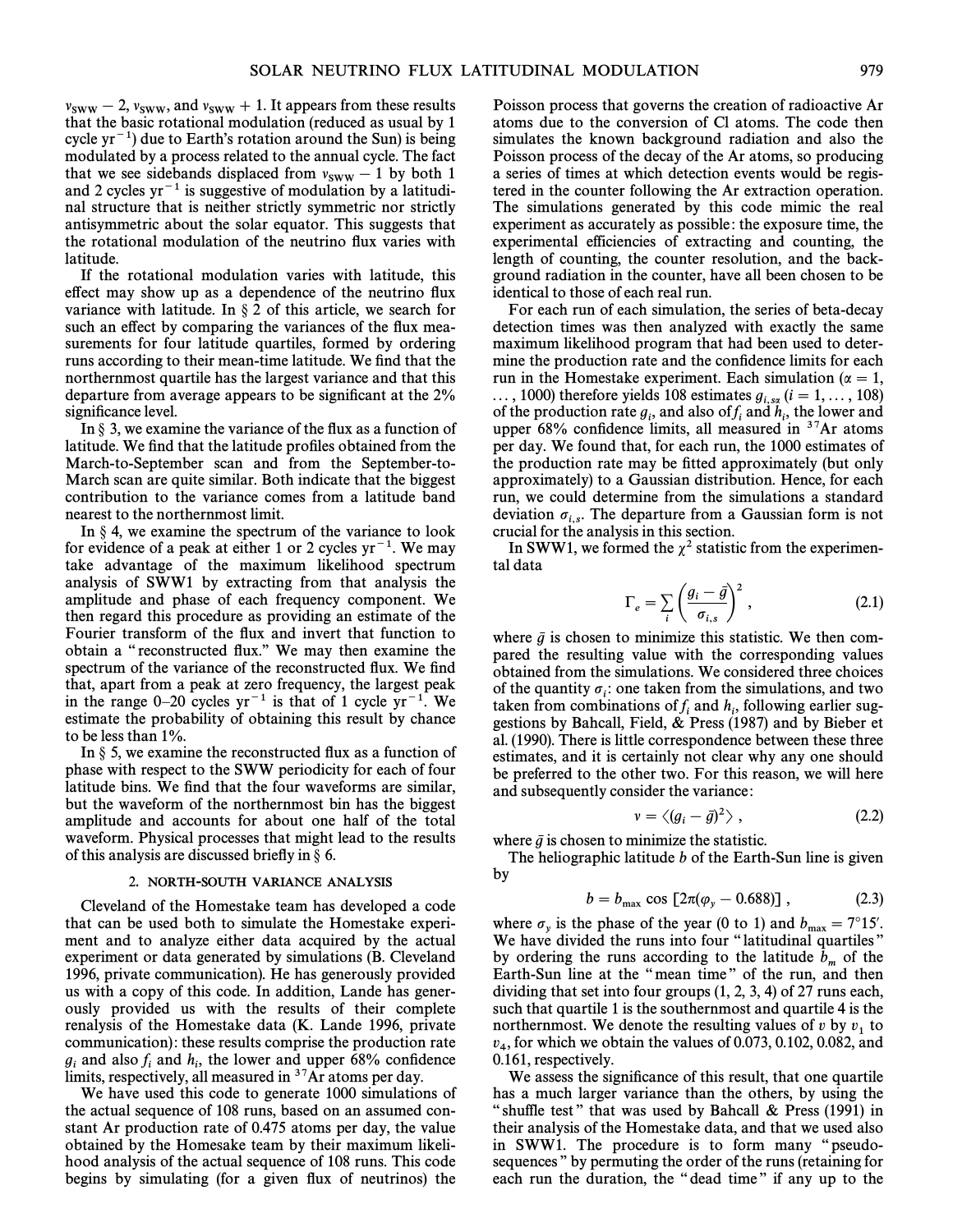

FIG. 1.—Variance of the neutrino flux as a function of phase of the year. This estimate, which has been smoothed as described in the text and normalized to average value unity, has been formed from the " reconstructed flux."

beginning of the next run, the estimated count rate, and the error estimates). We obtain a value of  $v$  as large as 0.161 in only 20 out of 1000 shuffles, indicating a significance level of 2%.

It appears, from this result, that the variance of the flux estimates is a function of latitude, and is greatest for the northernmost range of latitudes.

We have repeated this analysis, incorporating the esti-

mate of the standard deviation taken from the simulations,

\n
$$
w = \left\langle \left( \frac{g_i - \bar{g}}{\sigma_{i,s}} \right)^2 \right\rangle, \tag{2.4}
$$

and we obtain the values 0.78, 1.13, 1.02, and 2.05 for the four latitude quartiles. We find, from the shuffle test, that we obtain a value as large as 2.05 in only 10 out of 1000 shuffles, indicating a significance level of  $1\%$ .



FIG. 2.—Variance, calculated as for Fig. 1, now displayed as a function of latitude. Dotted line, south to north passage; broken line, north to south passage; solid line, average of both passages.

#### 3. LATITUDINAL VARIATION

We have just seen that there appears to be evidence that the variance of the neutrino flux, as measured by the Homestake experiment, depends upon latitude. Since the Earth-Sun line scans the south-north latitude range twice a year, it is interesting to see if both scans yield similar curves for the dependence of variance on latitude.

We have referred flux estimates to the phase of year  $\phi$ , running from 0 to 1, as determined by the mean time of each run. We order runs according to  $\phi$ , and then smooth both phase and variance estimates by Gaussian smoothing according to

$$
\bar{v}_i = \frac{\sum v_{i+k} \exp\left[-(k/\kappa)^2\right]}{\sum \exp\left[-(k/\kappa)^2\right]},
$$
\n(3.1)

with a corresponding formula for  $\bar{\phi}_i$ . The summation is over<br>all k and we have adopted  $\kappa - \lambda$ all k, and we have adopted  $\kappa = 4$ .

For display purposes, it is convenient to interpolate the data with cubic splines. In this way, we obtain Figure 1 as a display of the variance as a function of phase of year. There are two prominent peaks that are on either side of  $\phi = 0.688$ , the phase of year that corresponds to the maximum northerly excursion of the Earth-Sun line.

The data shown in Figure 1 are repeated in Figure 2 that shows the smoothed variance (defined by eq.  $[3.1]$  as a function of latitude. We display as distinct lines the average variance obtained in the south-to-north part of the year (March to September) and the north-to-south part of the year (September to March). We see that the curves are quite similar and, in particular, that both curves peak near  $f = 0.9$ , corresponding to latitude 6°.5 north.

The similarity of the two curves shown in Figure 2 tends to support the view that the variance is being modulated by an effect that depends upon heliographic latitude. If the modulation were due to some other annual effect (such as an annual change in experimental, for instance), one would not expect the south-to-north curve and the north-to-south curve to be similar.

#### 4. SPECTRUM OF VARIANCE OF RECONSTRUCTED FLUX

If the variance really is modulated by an effect that depends upon heliographic latitude, this should lead to an annual periodicity in the variance. Rather than analyze the original data, we have chosen to form a ""reconstructed flux" from the amplitude and phase information derived from the maximum likelihood spectrum analysis of SWW1, and then to examine the spectrum of the variance of the reconstructed Ñux. This procedure has certain advantages over attempting a similar analysis in terms of the raw data. (1) By using this procedure, we are implicitly taking into consideration the experimentally determined errors of flux measurements as well as the flux estimates themselves since that information was used in the maximum likelihood analysis. (2) Since we can form the reconstructed Ñux for any sequence of time steps, we can adopt a uniform time resolution (typically 0.01 yr) that facilitates spectrum analysis.

The maximum likelihood spectrum of the flux estimates was obtained by adopting the following model for the time series,

$$
\gamma_{m,v}(t) = C_v + A_v \cos(2\pi vt) + B_v \sin(2\pi vt). \quad (4.1)
$$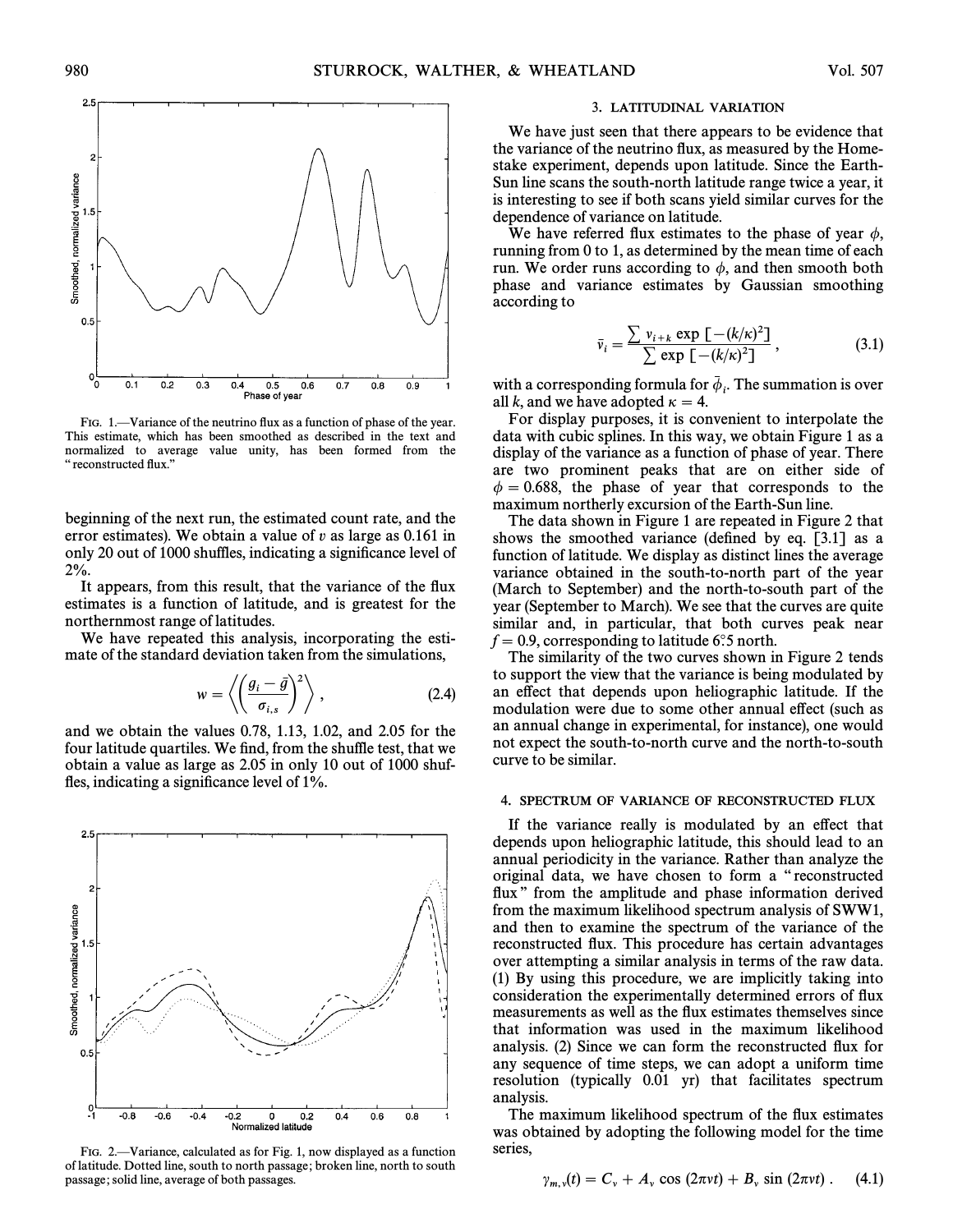

FIG. 3. Spectrum of the variance of the reconstructed flux in the frequency range  $0.1-5$  cycles yr<sup>-1</sup>.

For each frequency  $\nu$  of a discrete range of frequencies, we determined the values of  $A_{\nu}$ ,  $B_{\nu}$ , and  $C_{\nu}$  that maximize the likelihood of obtaining the measured fluxes. To do so, we used estimates of the standard deviation derived from the experimental data analysis (Cleveland 1996, private communication).

We form a "reconstructed" time series by summing the frequency components estimated in this way:

$$
\tilde{g}(t) = \sum_{v} [A_v \cos(2\pi vt) + B_v \sin(2\pi vt)], \qquad (4.2)
$$

ignoring the constant term  $C_v$ , since we are interested only in the variance of the reconstructed time series. Hence each in the variance of the reconstructed time series. Hence each time step provides the following contribution to the variance:

$$
v(t) = \left[\tilde{g}(t)\right]^2. \tag{4.3}
$$

We have evaluated  $v(t)$  at intervals of 0.01 y for the time period 1970.00 to 1995.00, and this makes it possible to make a simple estimate of the power spectrum  $S(v)$  of  $v(t)$ . Figure 3 shows the spectrum, normalized to mean values unity, over the frequency range  $0-5$ . There is a notable peak with power  $S = 4.7$  at  $v = 0.97$ , with half-height half-width 0.03. This is the strongest peak over the entire range  $\nu = 0$ –50 that we have examined, apart from a peak at zero frequency which has no significance and therefore is not shown in the figure.

It appears, from this analysis, that the variance of the reconstructed flux contains a significant periodic component with period 1 yr. This offers supporting evidence for our finding, in  $\S 2$ , of a north-south difference in the variance. Considering only the frequency range  $0-20$  for which spectrum analysis of the experimental data is a reasonable procedure, the probability of finding the strongest peak, of half-height full width 0.06, at the frequency  $v=1$  is about 0.3%.

The analysis of this section does not indicate whether this periodicity is due to a real variation of the solar neutrino flux or to some other process such as an annual change in the experimental program or an annual variation of the cosmic-ray Ñux. (It is too large to be attributed to the eccentricity of Earth's orbit.) However, we noted in the previous section that the similarity of the south-north and northsouth variance curves provided evidence that the modulation is association with latitude, rather than simply with an annual modulation.

## 5. LATITUDINAL ANALYSIS OF THE ROTATIONAL **PERIODICITY**

In  $\S$  2 and 3, we have found evidence that the variance of the neutrino Ñux measurements depends upon heliographic latitude. We therefore need to inquire into the possible origin of this dependence. This effect may be due in part to the rotational modulation analyzed in SWW1. If the flux is subject to rotational modulation, and if that modulation depends upon heliographic latitude, we must expect that the variance of the flux will show a latitude dependence: rotational modulation would most likely be due to an inhomogeneity with longitudinal structure, and such an inhomogeneity is likely also to have latitudinal structure.

We therefore investigate in this section the variation of the flux as a function of rotational phase for each of the four latitude quartiles. Since we now examine a periodicity with period shorter than the duration of a typical run, and shorter than the half-life of  $37$ Ar nuclei, it is not appropriate to attempt to examine the rotational periodicity by assigning the Ñux estimate of each run to the phase determined by either the mean time or the stop time of that run. For this reason, we once again examine the reconstructed Ñux defined by by equation  $(4.2)$ . Since the procedure used in SWW1 does not make reliable estimates of the amplitudes and phases of harmonics of the rotational periodicity, we examine only the fundamental term. It is also convenient to introduce a rotation phase measured from 1970 "January  $0$ ":

$$
\phi_R = \omega_R(t - 1970) \,, \tag{5.1}
$$

where  $\omega_R$  is the rotation frequency (13.88 cycles yr<sup>-1</sup>) inferred from the analysis of SWW1. In this way, we have formed a sinusoidal fit to the reconstructed flux

$$
\tilde{g}_R(t) = A_R \cos (\phi_R) + B_R \sin (\phi_R) . \qquad (5.2)
$$

Figure 4 presents a display of this quantity for each latitude quartile and for the sum over all quartiles. We see that all four contributions have similar phase, but the contribution



FIG. 4.—Sinusoidal fits to the 12.88 cycles  $yr^{-1}$  component of the reconstructed flux for the latitude quartiles  $1-4$  (southernmost to northernmost) and for the sum of all four quartiles.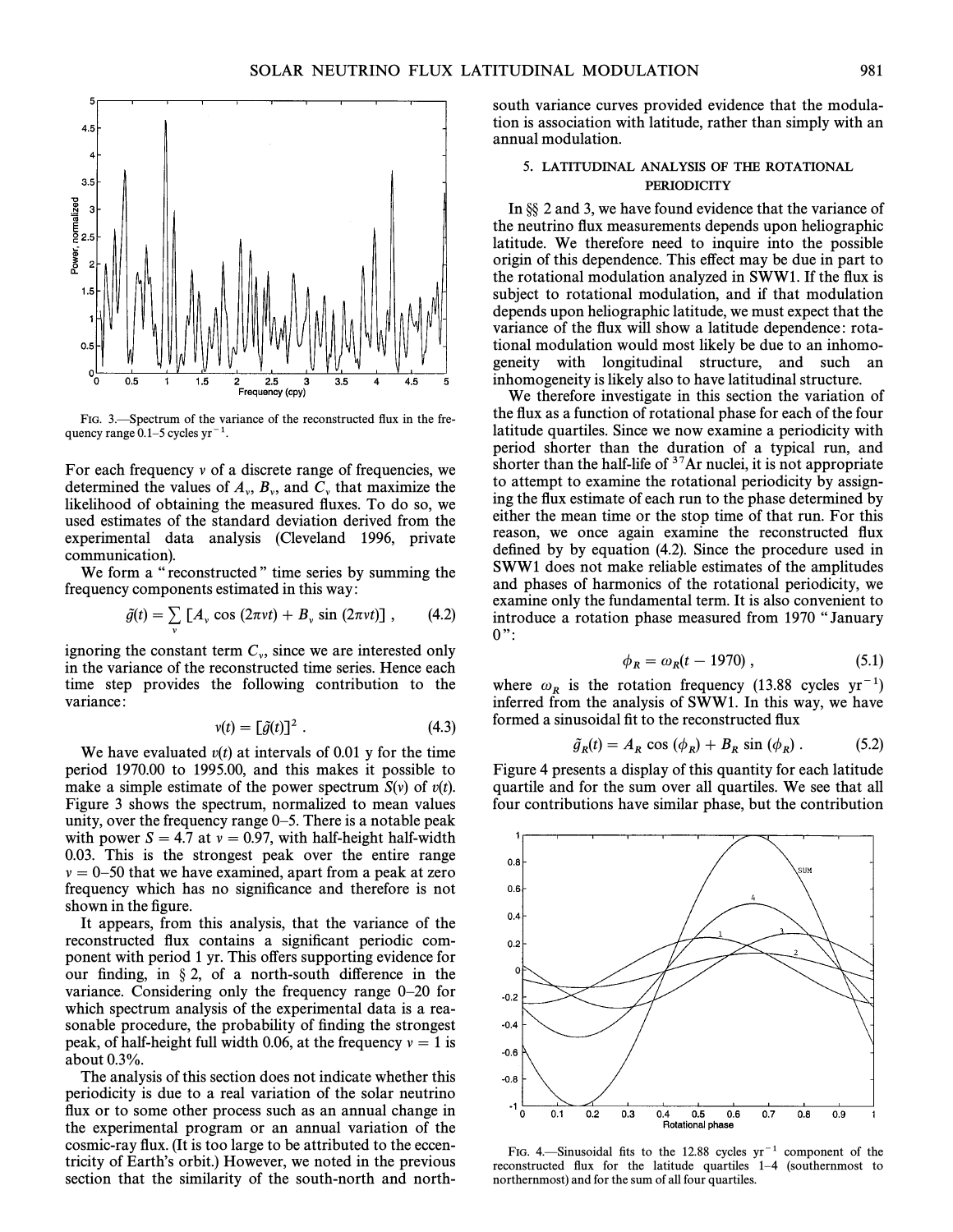from the northernmost quartile is substantially larger than that from any other quartile.

### 6. DISCUSSION

We argued in the introduction that the frequency spectrum of the Homestake solar-neutrino data suggests that the Ñux is being modulated on a one-yr and also on a six-month timescale, and that such modulation may be due to a latitude-dependence of the solar neutrino Ñux. As we have seen in SWW1, the flux itself does not exhibit such a periodicity. However, we have found in this article that the variance of the flux shows both a dependence upon latitude  $(\S\ S 2$  and 3) and, as one would then expect, a one-year periodicity (§ 4). Furthermore, we have found in  $\S$  5 that the amplitude of the 12.88 cycles  $yr^{-1}$  periodicity is latitudedependent, with a dependency on latitude similar to that of the variance. For both the variance and the 12.88 cycles  $yr^{-1}$  modulation we find that, when analyzed in terms of latitude quartiles, the northernmost quartile exhibits the biggest effect.

It has been recognized for some time that the key to the puzzle of solar neutrinos may be that neutrinos produced in the center of the Sun are transformed into another type of neutrino on their way to the terrestrial detector (Bahcall 1989, p. 28). Although such transformations are not possible in the "standard model" of electroweak interactions, the " nonstandard " extension of this model does allow for such transformations. (See, for instance, Raffelt 1996.)

Wolfenstein (1978, 1979), and, later, Mikheyev  $\&$ Smirnov (1986a, 1986b, 1986c) proposed that the apparent deficit of solar neutrinos might be caused by a conversion of electron neutrinos to mu or tau neutrinos due to the interaction of neutrinos with matter as they travel through the solar interior. This is now known as the "MSW effect." However, discussion of solar neutrinos has been strongly influenced by the perception that there is an anticorrelation between magnetic indicators (such as sunspot number) and the neutrino detection detection rate. The MSW effect could not explain this anticorrelation. As Raffelt (1996, p. 387) remarks, "If the anticorrelation between disk-centered magnetic indicators of solar activity and the event rate at Homestake is taken seriously, the only plausible explanation put forth to date is that of magnetically induced neutrino spin or spin-flavor transitions  $\dots$ ."

According to nonstandard theory, each "flavor" of neutrinos (electron, mu, or tau) can have either left-handed neutrinos so that right-handed neutrinos are "sterile" as far as nuclear processes are concerned. In particular, nuclear reactions in the solar core produce only left-handed electron neutrinos, and the Homestake experiment detects only left-handed electron neutrinos. Cisneros (1971) pointed out that the apparent anticorrelation of the solar neutrino flux and solar activity may be due to the conversion of lefthanded neutrinos into right-handed neutrinos in the presence of a magnetic field. The process was analyzed in more detail by Voloshin, Vysotskii, & Okun (1986a, 1986b) and is generally referred to as the "VVO effect." The effect of a dense medium on this process originally appeared to be adverse: left-handed and right-handed neutrinos have different propagation characteristics in matter; this removes the mass degeneracy and so limits the efficacy of conversion between the left-handed and right-handed helicity states.

Voloshin et al. (1986a, 1986b) also considered the more complex behavior of neutrinos propagating in a magnetic field and in a medium, allowing for the possibility that spin and flavor both change at the same time. It appeared that this "spin-flavor precession" also would be suppressed since neutrinos of different flavors have different masses. Subsequently, however, Akhmedov (1988a, 1988b) and Lim  $& Marciano (1988) \text{ noted that left-handed neutrinos of one}$ flavor and right-handed neutrinos of a different flavor experience different coherent forward scattering on the particles of the medium and that this di†erence can o†set the e†ect of the mass difference. According to Akhmedov (1997), the difference in forward propagation gives rise to a "potential" energy difference" that must be subtracted from the "kinetic energy difference" (i.e., the mass difference). For a given mass difference, and for given neutrino energy, the two effects just cancel for some value of the mass density. Hence if neutrinos propagate through a medium of varying density (such as the solar interior), they can exhibit strong conversion in a "resonant" region. This is known as "resonant spin-flavor precession" (RSFP). According to Raffelt (1996), pp. 387–388; see also Akhmedov 1997), "the measured signals in the detectors as well as the time variation at Homestake and the absence of such a variation at Kamiodande can all be explained by a suitable choice of neutrino parameters and magnetic-field profiles of the Sun."

As we remarked earlier in this section, the above analyses dealing with the effect of magnetic field on neutrino propagation have been based implicitly or explicitly on the assumption that the effects would occur in the convection zone, on the basis of apparent evidence that there is an anticorrelation between the neutrino flux and solar magnetic activity. However, Bahcall (1989, p. 326 ff.) was not persuaded by the evidence, our recent spectrum analysis (SWW1) shows no evidence for a solar-cycle variation of the neutrino flux, and the recent reanalysis by Walther (1997) has led him to conclude that there is no correlation between the neutrino Ñux and the sunspot number. Furthermore, our evidence (SWW1) that there is a high- $Q$  rotational periodicity  $(Q \text{ of order } 100)$  argues against the convection zone being the location in which the modulation occurs. Since the convection zone has strong differential rotation, one cannot expect that it will contain a long-lasting magnetic pattern that is not of cylindrical symmetry, such as appears to be necessary to understand a high-Q rotation modulation.

The radiative zone is a much more hospitable location for the RSFP process, since: (1) the extent of the radiative zone is about four times that of the convection zone; (2) the density in the radiative zone is larger than that at the base of the convection zone by about 2 orders of magnitude; and (3) the gas pressure is larger by about 3 order of magnitude and, in consequence, the magnetic field strength can be much larger in the radiative zone than in the convection zone.

If the RSFP effect does indeed play a significant role in modulating the solar neutrino flux, the precise effects will depend sensitively on the configuration as well as the strength of the magnetic field. Further discussion of these effects is well beyond the scope of this article. Nevertheless, we may venture to hope that, if the effects found in SWW1 and in this article are corroborated, further analysis of solar neutrino data from existing and from future experiments, may yield valuable information about the solar interior (notably its internal rotation and magnetic field) and about neutrinos.